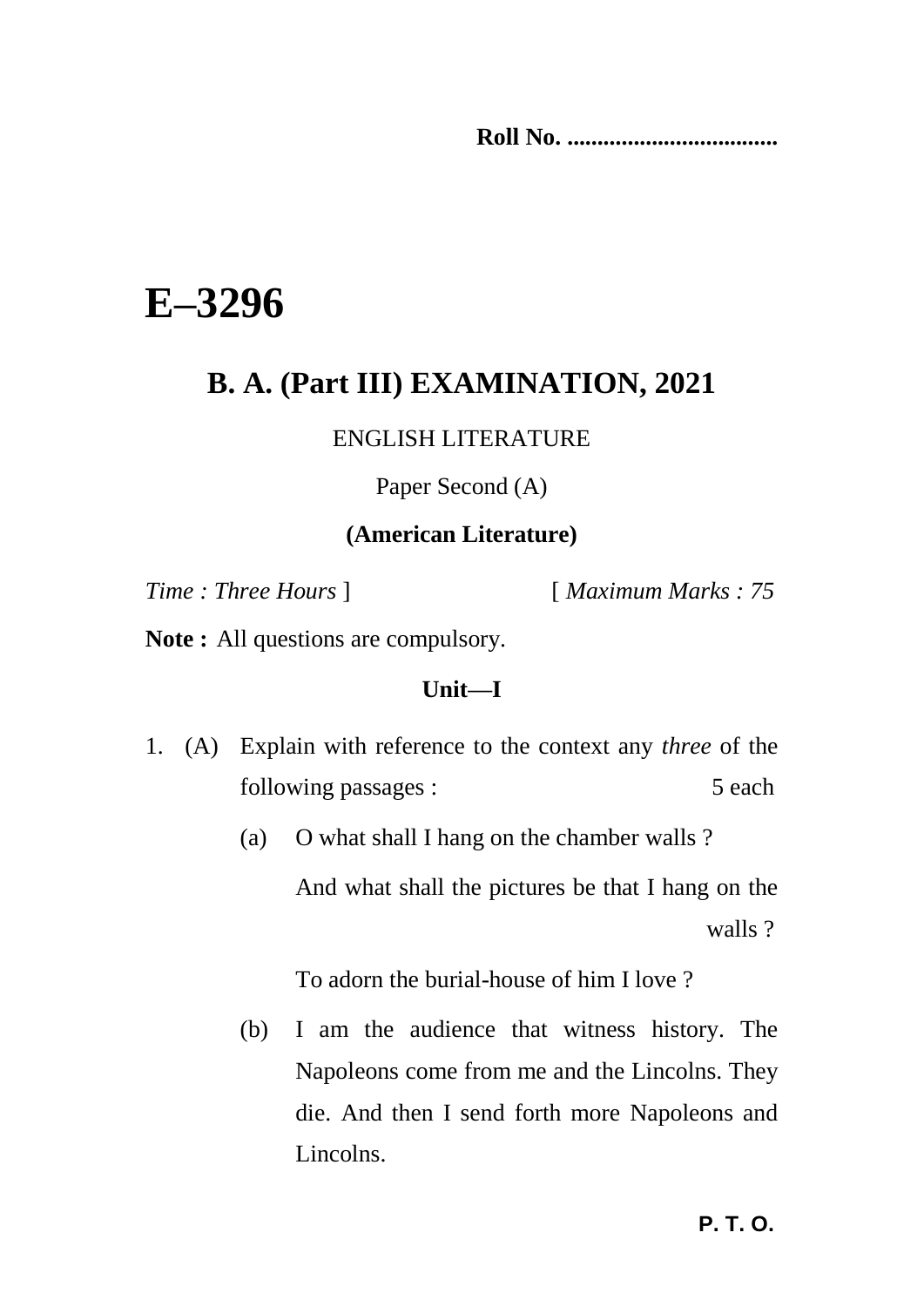- (c) And then a Plank in Reason, broke, And I dropped down, and down And hit a world, at every plunge, And finished knowing-then.
- (d) The Cambridge ladies who live in furnished souls are unbeautiful and have comfortable minds (also with the Church"s protestant blessings daughters, unscented shapeless spirited) they believe in Christ and Longfellow, both dead.
- (e) He writes not of love but of lust, of defeats in which nobody loses anything of value, of victories without hope and, worst of all, without pity or compassion. His griefs grieve on no universal bones, leaving no scars. He writes not of the heart but of the glands.
- (f) The greatest poet hardly knows pettiness or triviality. If he breathes into anything that was before thought small it dilates with the grandeur and life of the universe.
- (g) Because certain things have to be, and certain things can never be, like the sun has to rise, it has to be. That"s why there"s God. Otherwise anything could happen. But there"s God, so certain things can never happen.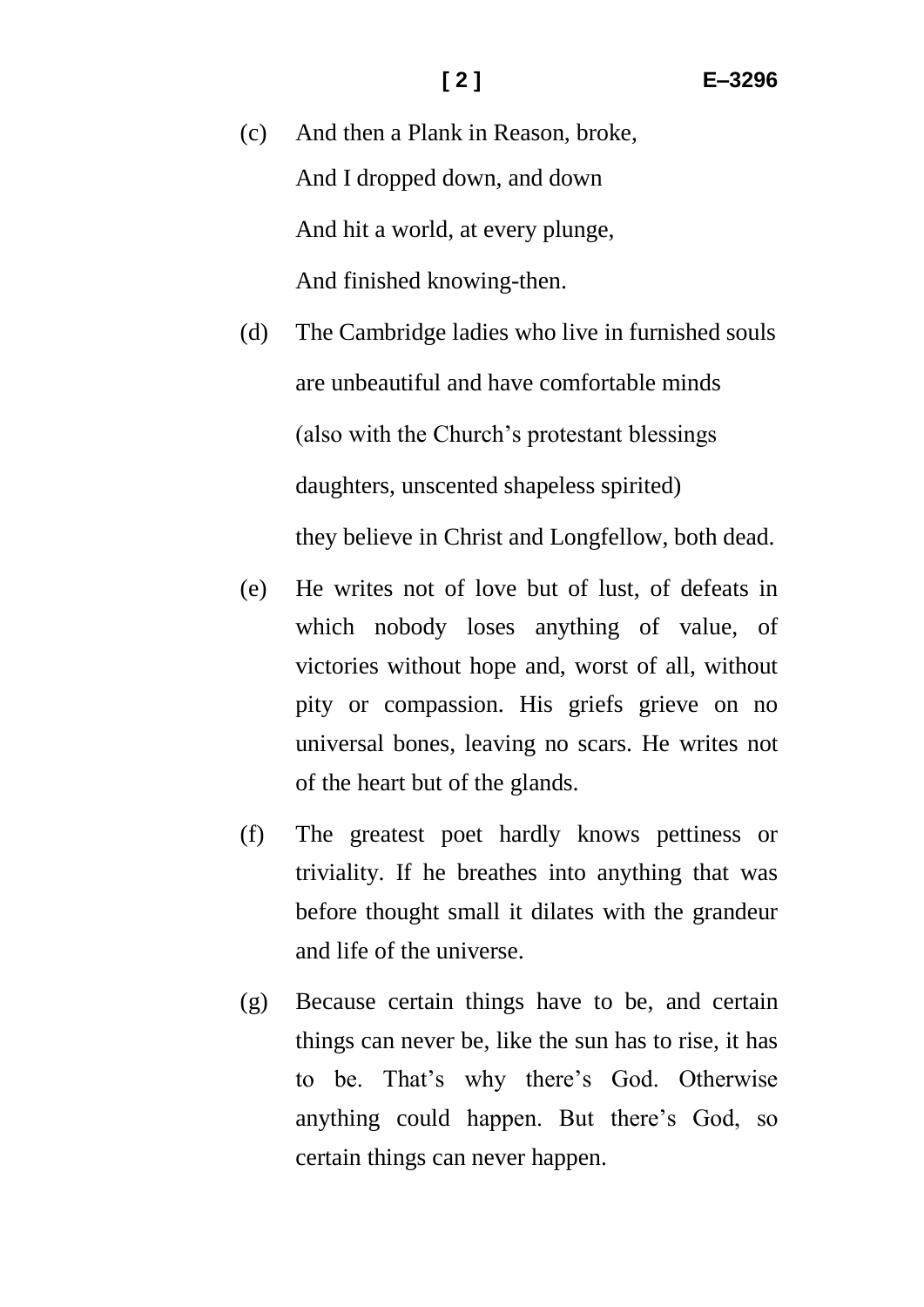- (h) But there is order in it, rhythm, a mechanical regulated recurrence, a tempo. And rising above all, making the air hum with the quiver of liberated energy, the roar of leaping flames in the furnaces, the monotonous throbbing beat of the engines.
- (B) Answer any *five* of the following questions : 2 each
	- (a) What is Naturalism ?
	- (b) Write a note on Realism.
	- (c) Write a note on Art for Art"s sake.
	- (d) What do you understand by Existentialism ?
	- (e) Write a brief note on Poetic drama.
	- (f) What is Symbolism ?
	- (g) What is American Renaissance ?

Answer the questions from Unit II to VI in **300-400** words each.

#### **Unit—II**

2. Discuss Walt Whitman"s "When Lilacs Last in the Dooryard Bloomed" as an elegy. 10

#### *Or*

Write a critical appreciation of the poem 'Who Am I'.

#### **Unit—III**

3. Critically analyze the poem "Hope is the Thing with Feather" 10